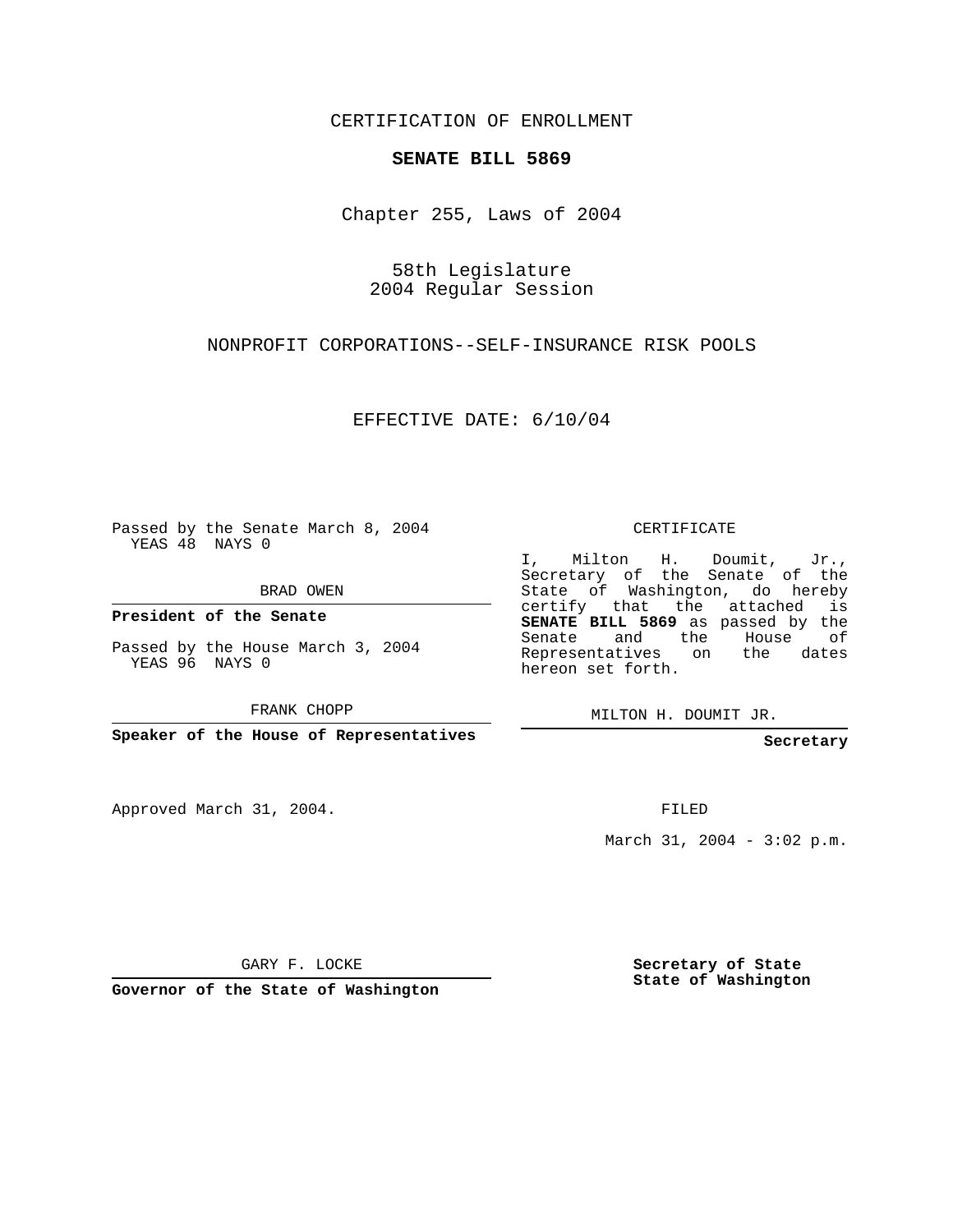## **SENATE BILL 5869** \_\_\_\_\_\_\_\_\_\_\_\_\_\_\_\_\_\_\_\_\_\_\_\_\_\_\_\_\_\_\_\_\_\_\_\_\_\_\_\_\_\_\_\_\_

\_\_\_\_\_\_\_\_\_\_\_\_\_\_\_\_\_\_\_\_\_\_\_\_\_\_\_\_\_\_\_\_\_\_\_\_\_\_\_\_\_\_\_\_\_

## AS AMENDED BY THE HOUSE

Passed Legislature - 2004 Regular Session

**State of Washington 58th Legislature 2003 Regular Session By** Senators T. Sheldon, Winsley, Eide, Schmidt, Prentice and Kline Read first time 02/18/2003. Referred to Committee on Financial Services, Insurance & Housing.

 AN ACT Relating to authorizing nonprofit corporations to participate in self-insurance risk pools; amending RCW 48.62.021; adding a new section to chapter 48.62 RCW; and creating a new section.

BE IT ENACTED BY THE LEGISLATURE OF THE STATE OF WASHINGTON:

 NEW SECTION. **Sec. 1.** The legislature finds that recent increases in property and liability insurance premiums experienced by some nonprofit organizations have the potential to negatively impact the ability of these organizations to continue to offer the level of service they provide in our communities. The legislature finds that nonprofit organizations are distinct from private for-profit businesses. By their very nature, nonprofit organizations are formed for purposes other than generating a profit, and are restricted from distributing any part of the organization's income to its directors or officers. Because of these characteristics, nonprofit organizations provide a unique public good to the residents in our state.

 The legislature finds that in order to sustain the financial viability of nonprofit organizations, they should be provided with alternative options for insuring against risks. The legislature further finds that local government entities and nonprofit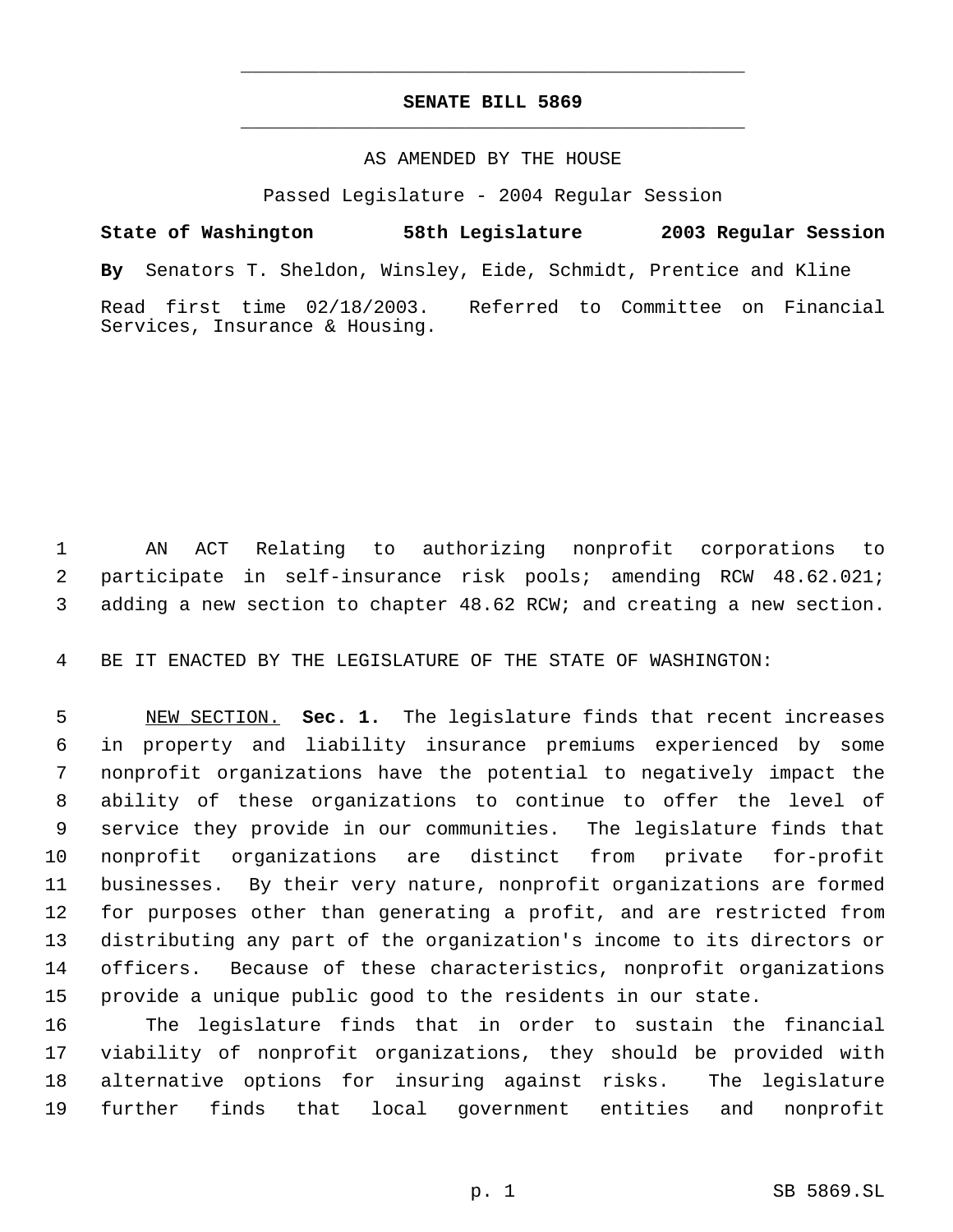organizations share the common goal of providing services beneficial to the public interest. The legislature finds that allowing nonprofit organizations and local government entities to pool risk in self- insurance risk pools may be of mutual benefit for both types of entities. Therefore, it is the intent of the legislature to allow nonprofit organizations to form or participate in self-insurance risk pools with other nonprofit organizations or with local government entities where authority for such risk pooling arrangements does not currently exist in state or federal law.

 **Sec. 2.** RCW 48.62.021 and 2002 c 332 s 24 are each amended to read as follows:

 Unless the context clearly requires otherwise, the definitions in this section apply throughout this chapter.

 (1) "Local government entity" or "entity" means every unit of local government, both general purpose and special purpose, and includes, but is not limited to, counties, cities, towns, port districts, public utility districts, water-sewer districts, school districts, fire protection districts, irrigation districts, metropolitan municipal corporations, conservation districts, and other political subdivisions, governmental subdivisions, municipal corporations, and quasi-municipal corporations.

 (2) "Risk assumption" means a decision to absorb the entity's financial exposure to a risk of loss without the creation of a formal program of advance funding of anticipated losses.

 (3) "Self-insurance" means a formal program of advance funding and management of entity financial exposure to a risk of loss that is not transferred through the purchase of an insurance policy or contract.

 (4) "Health and welfare benefits" means a plan or program established by a local government entity or entities for the purpose of providing its employees and their dependents, and in the case of school districts, its district employees, students, directors, or any of their dependents, with health care, accident, disability, death, and salary protection benefits.

 (5) "Property and liability risks" includes the risk of property damage or loss sustained by a local government entity and the risk of claims arising from the tortious or negligent conduct or any error or